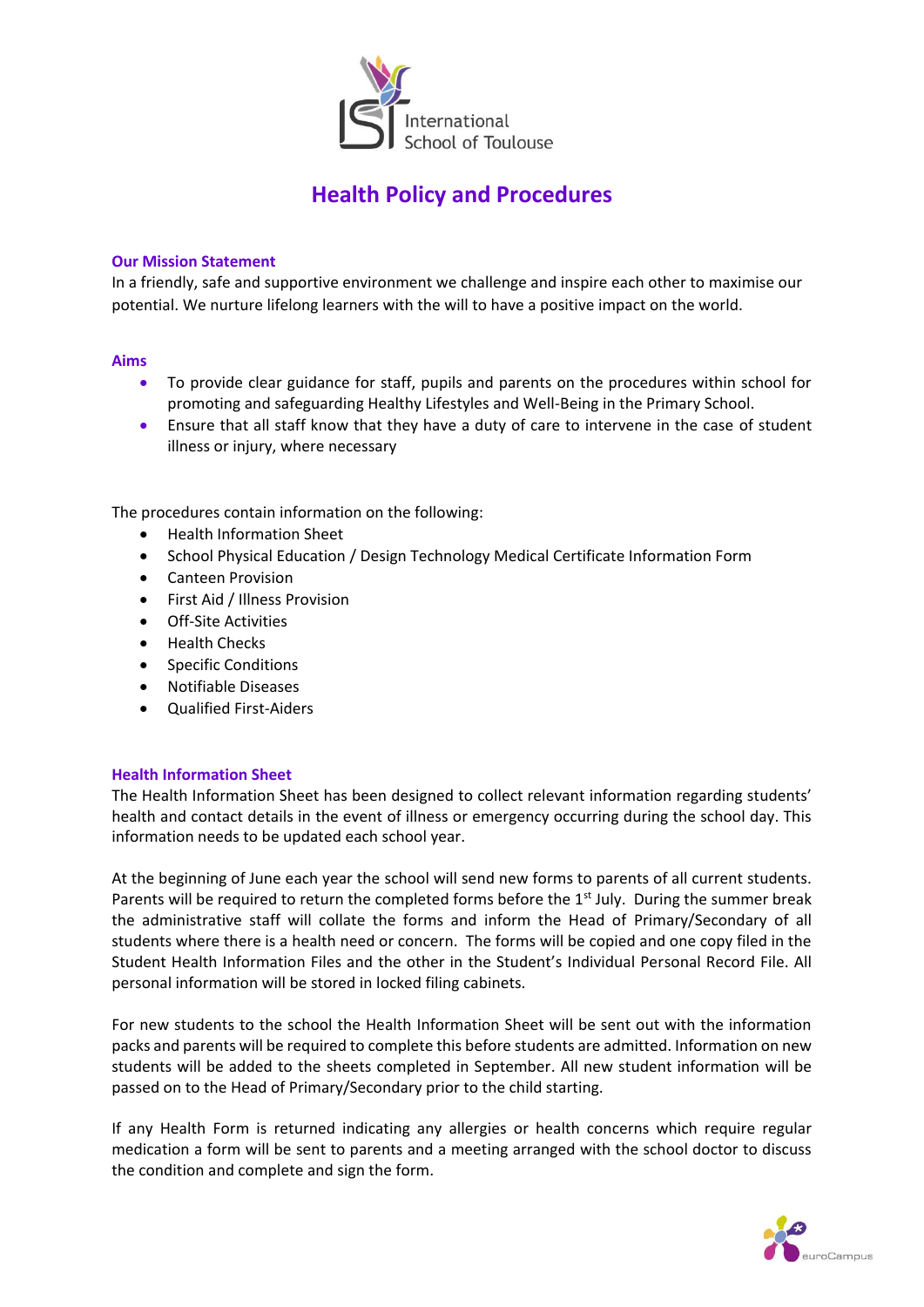

The confidential information can only be accessed by the following people:

- Personnel and Student Information Manager
- Student Support Coordinators
- Secondary Grade Coordinators
- Head of Primary
- Head of Secondary
- Principal

They are responsible for ensuring that information relating to an individual student's specific medical conditions and the actions needed to be taken are known by staff on a 'need to know' basis. **No information relating to student health, behaviour or well-being will be passed on to others by email.**

Once a student has left the school or an updated form has been received the old forms will be destroyed.

# **School Physical Education / Sporting Activity / Design Technology / Medical Certificate information Form**

All students who will be participating in physical education/sporting activities/design technology must bring a medical certificate signed by the family doctor practising in France. This certificate must be renewed at the beginning of each school year.

In June each year new forms will be sent to parents and request that these forms be returned to school by the 21<sup>st</sup> August. These should be returned by mid-August. By the first day of the new school year the administrative staff will check that all forms have been returned. Where a form is missing a reminder letter will be sent to parents with a duplicate form and the parents informed that until the form is completed the student will not be permitted to participate in PE, Sporting Activities or DT. The forms will be copied and one copy filed in the Student Health Information Files and the other in the student's individual personal record file, all personal information will be stored in locked filing cabinets.

### **Canteen Provision**

On receipt of the completed medical form the school will contact any parents who have indicated that their child has a food allergy or intolerance and arrange for a further form to be completed. Before the start of the new school year the school will arrange an appointment between the canteen providers, the school doctor, parents and the Head of Primary/Secondary. Parents will be required to provide completed forms and the necessary documentation from their family doctor. Once the PAI is completed Secondary Staff will be informed of the children who require special arrangements in the canteen. Parents should also ensure that children are aware of their allergy or intolerance and to inform staff if they have any concern about what they are eating.

**First Aid / Illness Provision Primary** 

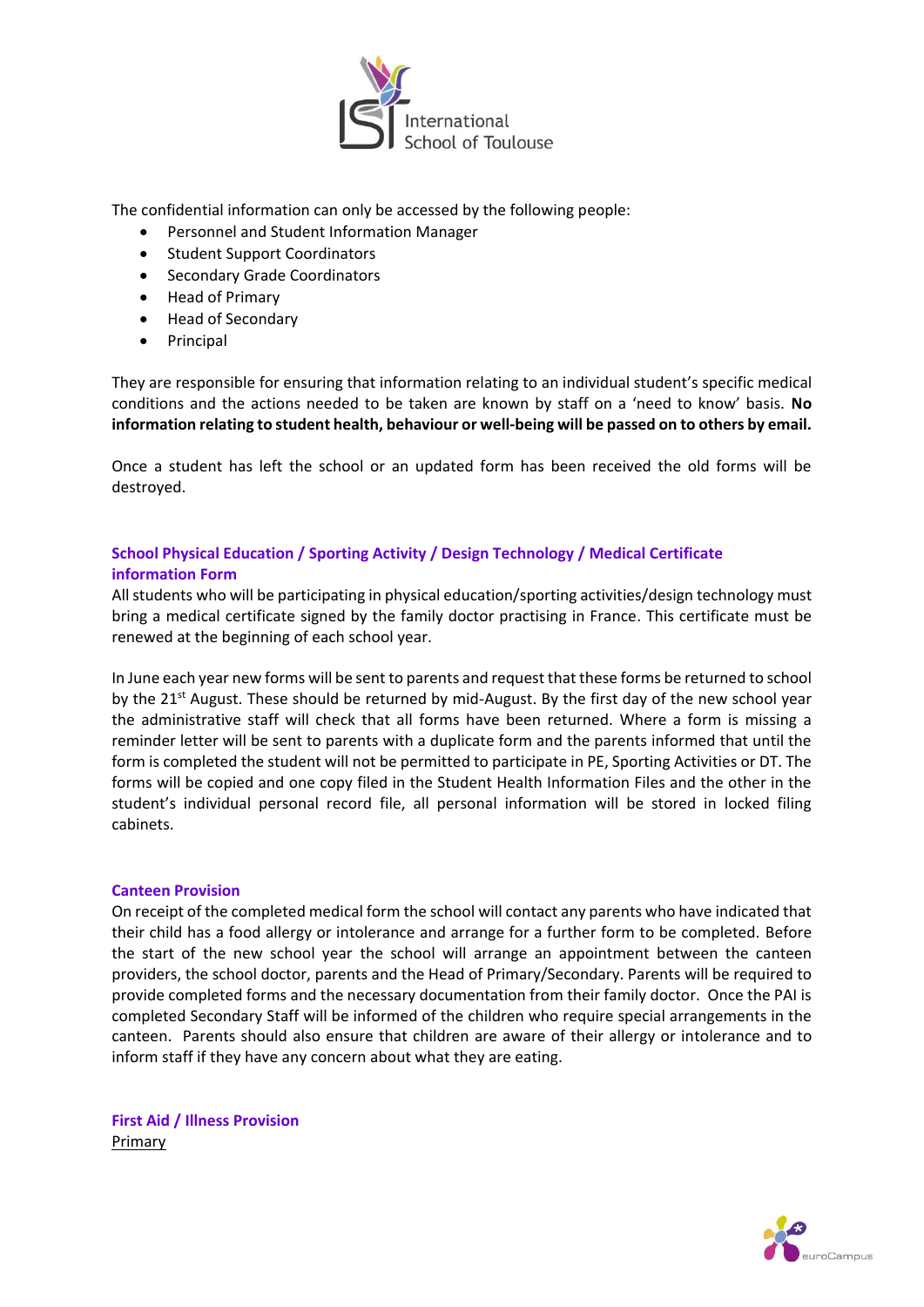

In the event of a student informing a member of staff that they are feeling unwell they will be sent to reception, accompanied by another student or adult. The member of staff on reception will decide if the child should be sent home and inform the Head of Primary.

In the event that a student needs to be sent home due to health concerns the EC2 receptionist will contact the parents, inform them of the problem and request that the child is collected. In the event of a significant injury the EC2 receptionist will request information from the member of staff bringing the child to the first aid room and then complete a brief record of the injury and the circumstances surrounding it. If necessary the EC2 Receptionist will request further information from other teaching staff.

In the case of injury at lunch or break times the designated first aider / member of staff on duty will provide first aid in the playground. A first aid kit will be taken outside each break time. In all cases the member of staff dealing with an injury will check that the child did not hit his/her head and also check that there is no visible head injury. Any child who needs more significant treatment should be sent in to the EC2 reception. The EC2 receptionist will complete a record of any significant accidents / injuries in the School Accident / Injury Book.

## Secondary

In the event of a student informing the teacher that they are feeling unwell and not able to participate in the lesson the teacher will send the student to their Grade Coordinator who will decide whether the student is ill enough to go home. The teacher will decide if it is necessary to send another student to accompany the ill student. The Grade Coordinator will give permission by writing in the Student Planner which the student will take to Reception and the member of staff on duty will telephone parents or the person designated as the emergency contact. Students will be asked to either sit on the sofa or wait in the Medical Room until collected.

Students feeling ill in break or lunch times should see their Grade Coordinator.

Students who are unwell are not permitted to leave school unless they have their Student Communication Notebook signed by their Grade Coordinator, Head of Secondary or Principal.

### All students

If a student is injured during a lesson, providing they are able, they should be sent to the EC1/EC2 reception accompanied by another student, if the teacher thinks it is necessary. The member of staff on duty at reception will treat the injury.

If a student is injured during a lesson and is not fit enough to go to reception then the teacher should remain with the injured student and send another student to quickly seek help.

In the case of minor head injury the First Aider should in addition to providing first aid ensure that the class teacher is informed. The teacher should monitor the child every half hour; ensure that the parents are informed and are asked to be vigilant and aware of signs like sleepiness.

If a child is sent home from school with a sickness or diarrhea bug then parents will be required to keep their child at home for forty eight hours after they have stopped the sickness or diarrhea. This also applies if the school has been informed that the reason for absence is sickness or diarrhea.

The only circumstance in which the School can administer medication is if any student is showing signs of a fever. His/her temperature will be taken and if 38.5°C or more, then in line with advice from the School Doctor, Doliprane (in powder form at the appropriate dose for the age of child) will be

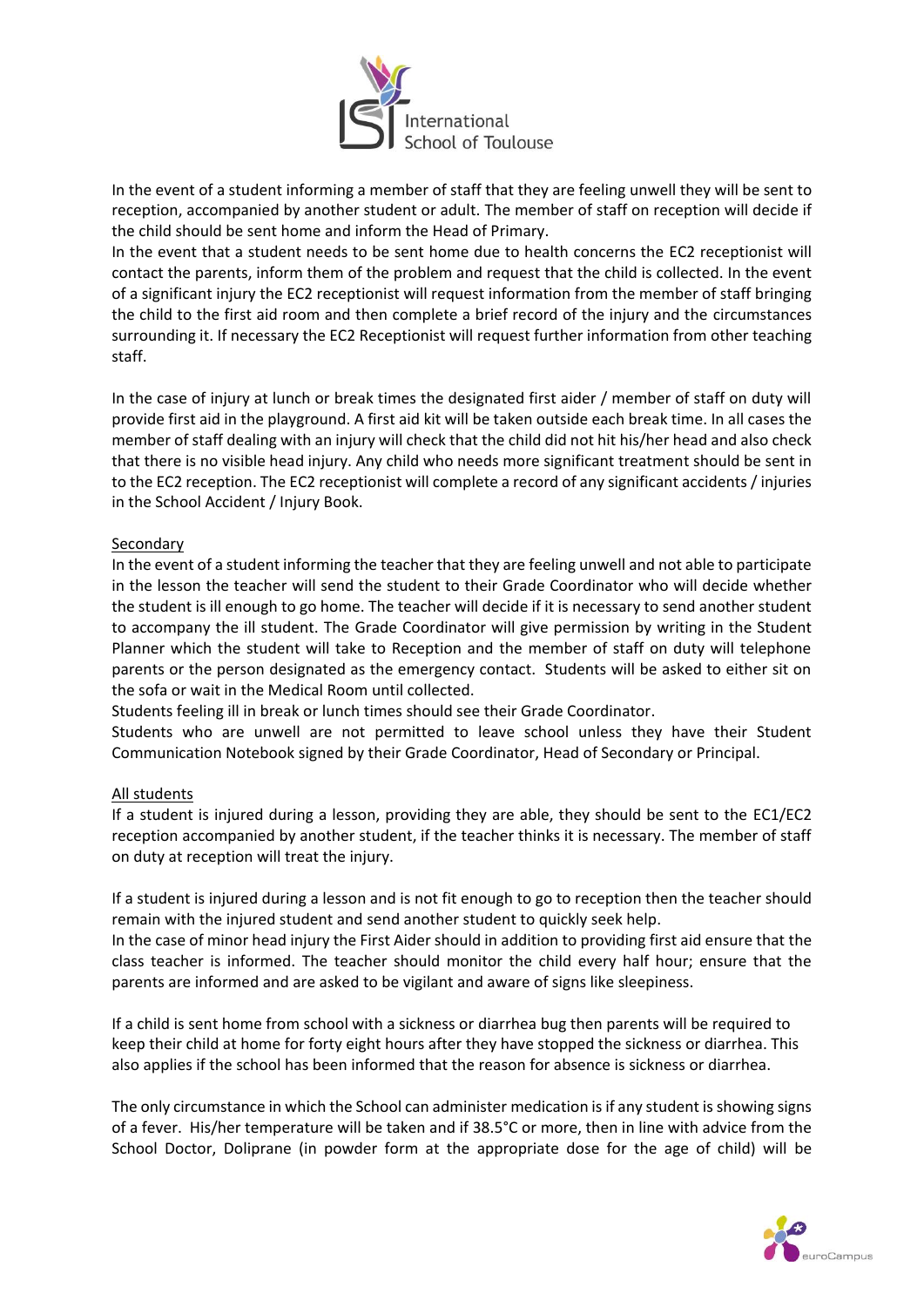

administered. Parents will be contacted immediately, asked to collect their child and informed that Doliprane has been given.

If a student has vomited then this should be reported to the member of staff on duty at Reception who will arrange for an available member of the site staff to come and clean it up.

Any member of staff dealing with blood or other bodily fluids must wear protective gloves, available in the First Aid Room / first aid kit.

### **Off-Site-Activities**

The school policy for Off-Site-Activities will be followed at all times and all accompanying staff made aware of the health related procedures.

In order to comply with School Policy the Teacher-in-Charge will, prior to the visit, undertake risk assessment for all off-site activities and build into the arrangements appropriate preventative and protective measures which may include:-

- ensuring sufficient supervising / accompanying adults to deal with an incident and care for the rest of the group. No student or group of students will be taken on a visit by a single adult.
- selection of personnel with specific competences e.g. ability to administer an injection
- provision of training and/or information
- arrangements for First Aid which would include First Aid equipment sufficient for the activity, any pupil medication together with written parental consent and instructions for the medication
- appropriate briefing of students regarding standards of behaviour required and instructions to observe
- ensuring that all accompanying adults have read all risk assessments and confirmed in writing that they have been read and understood.

#### **Health Checks**

At the beginning of each academic year the School Doctor will liaise with the school and set up his/her programme of visits. The Student Support Coordinators will liaise with teachers and then inform the Head of Primary/Secondary if any students have medical, hearing or sight concerns.

The school will arrange any necessary school-based medical checks and the Doctor will complete health checks. For other health related matters the School will advise parents to see their own family doctor.

Parents will be informed of the appointment day and time and requested to complete the Medical Check Form. Parents will be offered the opportunity to attend the appointment with their child.

The administrative staff will prepare student records for the Doctor to review and file any reports including the *dossier medical* from the Doctor following the medical.

At the end of each visit the Doctor will liaise with the Head of Primary/Secondary and inform him/her of any concerns. Relevant information will be passed on to other staff as appropriate and where necessary, for discussion of any issues arising from the medical which could affect a student's learning or well-being.



**Specific Conditions**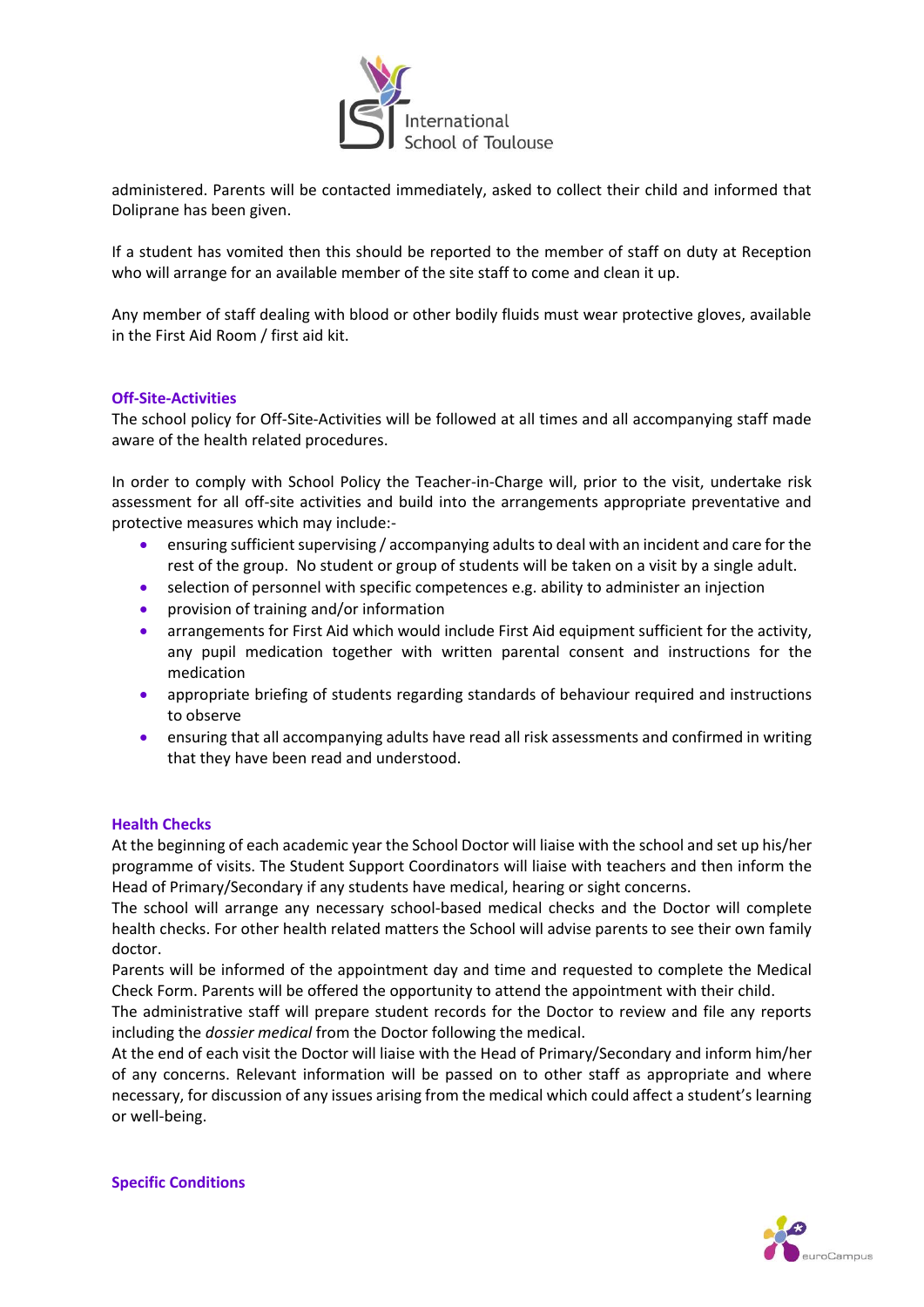

# **Asthma**

Parents will be asked to provide information about asthma annually on the Health Information Sheet. If a parent informs school that a child suffers from asthma then the following will apply:

- For serious cases the Head of Primary/Grade Coordinator will meet with parents to establish the frequency of medication and check that the child is able to self-administer where applicable.
- Students will carry their asthma medication at all times including PE lessons. No student identified as having asthma will be permitted to go swimming without their medication.
- Parents will be asked to supply the school with a named inhaler or the prescribed medication and in all cases a copy of the prescription.
- Staff will be informed that they should ensure that they are aware of the actions to take in the event a child in their class suffering an asthma attack.

## **Diabetes**

If a child is diagnosed as having diabetes or information is provided on the initial health form then the following will apply:

- A meeting will be arranged between the parents, student, if appropriate, the Secondary Grade Coordinator, the Head of School and the School Doctor to review and establish the protocol as prescribed by the specialist doctor.
- The Grade Coordinator will ensure that all members of staff are aware of the details and what actions to take to support the child.
- The child will keep necessary snacks, drinks etc both in their classroom and in the medical room.
- In the event of a child being identified as having a condition that could require an injection the School Doctor will train at least three members of the school staff in the procedures to use.

### **Head Lice**

In the event that a child is identified as having head lice the class teacher will speak discreetly to parents and ask that the child be treated and inform parents that advice can be sought from a pharmacy or their doctor.

At IST we will not target individual children or classes and if information is sent out to parents it will be sent to all classes.

### **Notifiable Diseases**

It is necessary in France to notify the School and the School Doctor if students contract certain diseases or conditions such as:-

- Scarlatina (Scarlet Fever) (Scarlatine)
- Measles (Rougeole)
- Malaria (Paludisme)
- TB (Tuberculose)
- Mumps (Oreillons)
- Chickenpox (Varicelle)
- Threadworm
- Head lice (Poux)
- **Conjunctivitis**